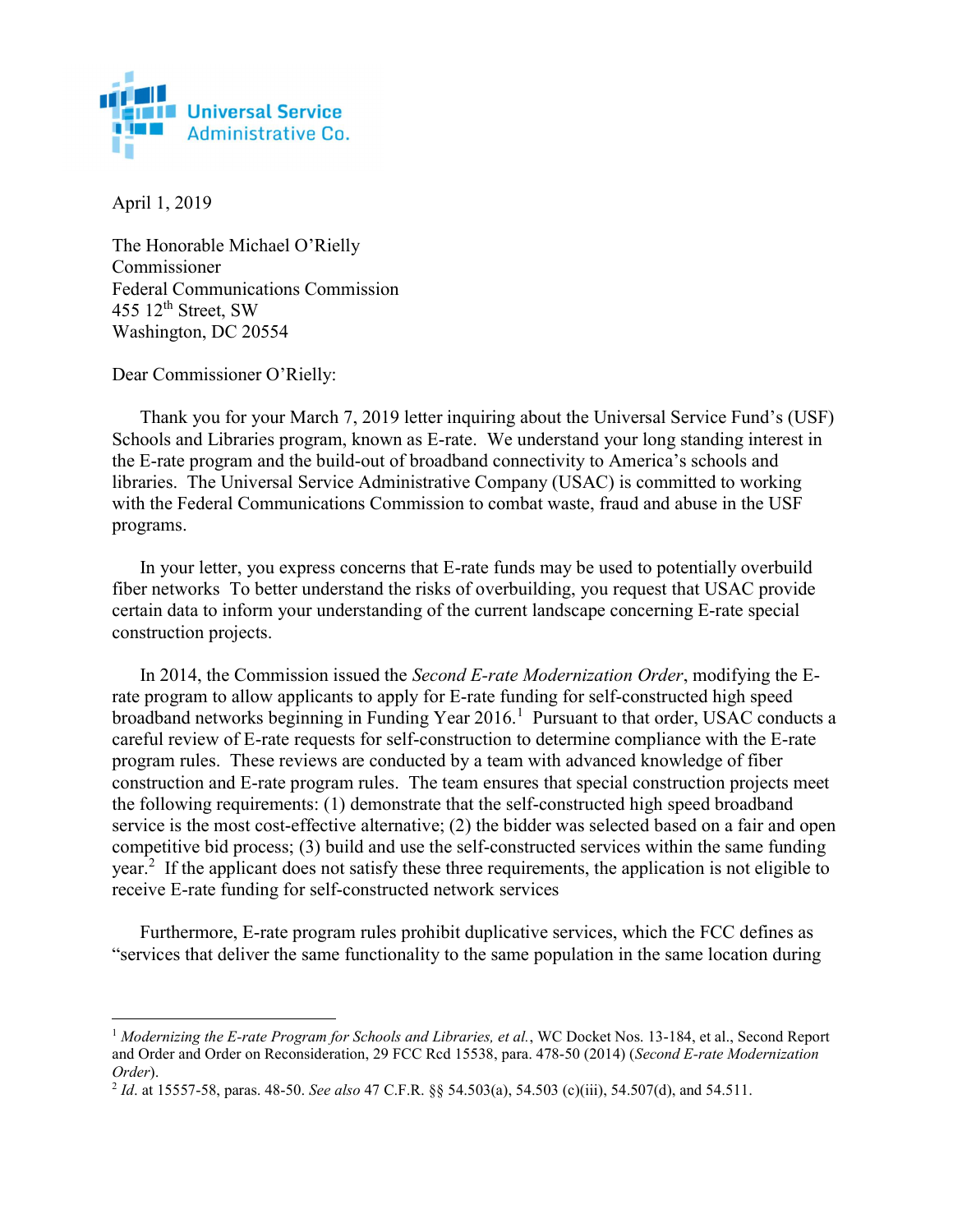Commissioner O'Rielly April 1, 2019 Page 2

the same period of time."<sup>3</sup> Thus, USAC is required to deny requests for funding of duplicative services because such requests contravene "the requirement that discounts be awarded to meet the 'reasonable needs and resources' of applicants.<sup>4</sup>

We are providing responses to your specific questions based on the most current available information.

# 1. Does USAC understand the E-rate rules to permit funding for special construction projects, whether self-provisioned networks or networks owned by a commercial provider, that would duplicate, in whole or in part, fiber networks that have been built using federal funds?

In the Second E-rate Modernization Order, the Commission "established certain safeguards to ensure that cost-effectiveness remains the benchmark principle of E-rate-supported purchases and that E-rate discounts are not used to purchase unnecessary services."<sup>5</sup> FCC rules require applicants to select the most cost-effective solution.  $6$  This means that applicants are required to evaluate cost-effectiveness based on the total cost of ownership analysis over the expected life of the network, including all costs associated with constructing and maintaining the network.<sup>7</sup> Applicants who are considering building their own networks must also seek bids from existing third-party fiber providers and compare the total costs for the different solutions over time.<sup>8</sup> Using the specific bid pricing and other expected costs, the evaluation drives the selection of either using an existing network provider or building their own broadband connections. If the cost of applicant ownership over the life of the network is less expensive than the cost of using an existing network, the applicant can be approved for fiber construction funding of their own network.

### 2. Does USAC understand the E-rate rules to permit a consortium to receive funding for the construction of a WAN to provide Internet access to the entire consortium, even where existing fiber-based providers are already capable of serving individual consortium members?

USAC understands E-rate rules to allow a consortium to receive funding for the construction of Wide Area Networks when doing so is the most cost-effective option.

 $\overline{a}$ 

<sup>&</sup>lt;sup>3</sup> Schools and Libraries Universal Service Support Mechanism, CC Docket No. 02-6, Second Repot and Order and Further Notice of Proposed Rulemaking, 18 FCC Rcd 9202, 9209, para. 22 (2003) (Second Report and Order). <sup>4</sup> *Id.* at 9209-10, para. 23.

<sup>5</sup> Request for Review and/or Waiver by Farmington Municipal School District 5, 33 FCC Rcd 8542, 8543, para. 3 (referencing the 2014 Second E-rate Modernization Order, 29 FCC Rcd at 15552-53, 15557-58, paras. 38-39, 47- 49).

 $6$  See 47 C.F.R.  $88$  54.503(c)(2)(ii)(B) and 54.511.

 $7$  See 2014 Second E-rate Modernization Order, 29 FCC Rcd 15557-58 at para. 48.

<sup>8</sup> See 47 C.F.R. § 54.503(c)(iv).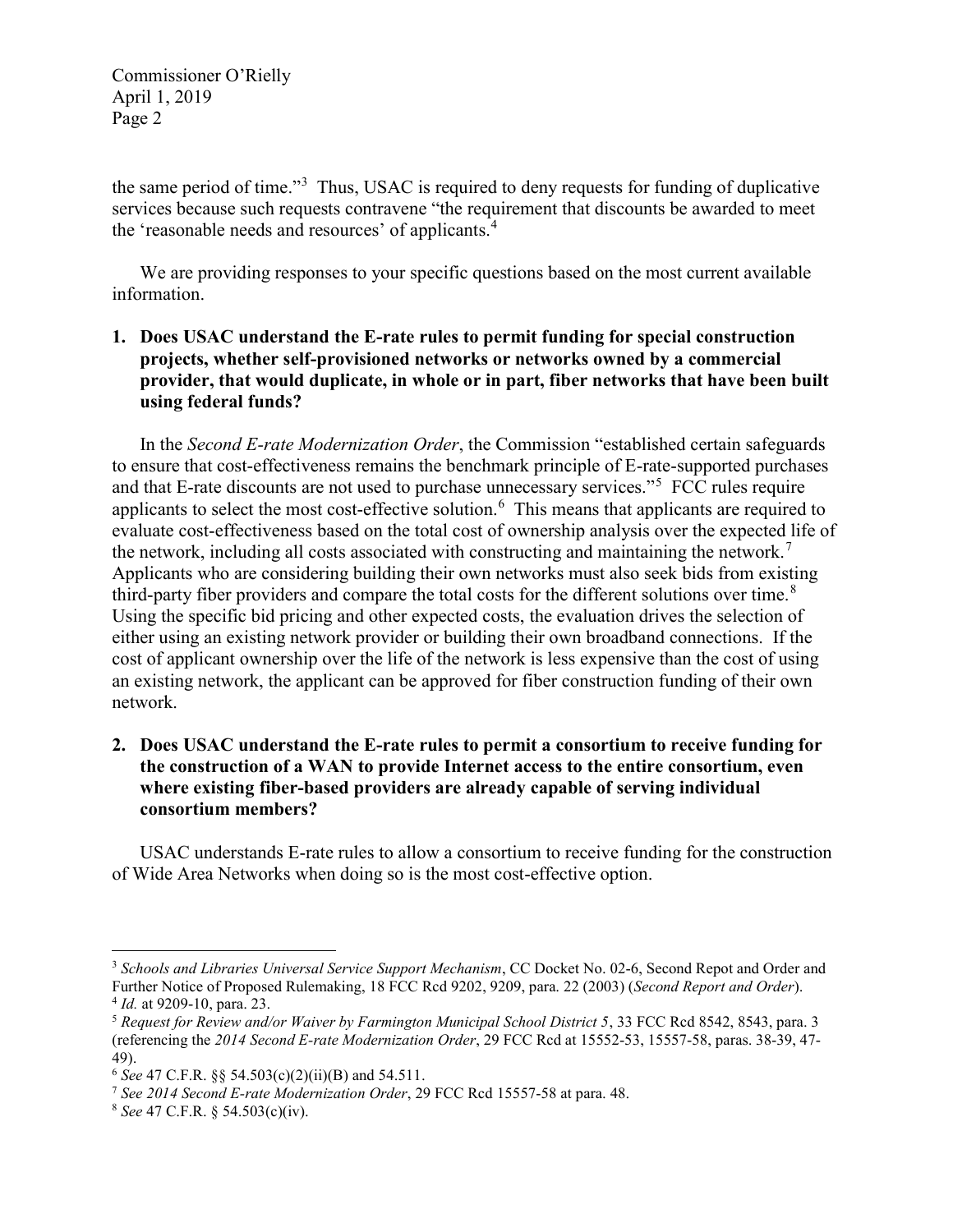# 3. Since the 2014 E-rate Orders, how many applicants have requested E-rate funding for special construction of consortium-wide WANs, and how much funding was requested by these applicants?

In the E-rate program, § consortia applicants can request funding for consortia-wide WANs. USAC does not have specific data for special construction requests of consortia-wide WANs because the application does not require to indicate if the connection is for a WAN; instead, we maintain information on special construction in general (of which WAN projects would be a subcategory). Since the 2014 E-rate Orders, 43 consortia applicants have requested funding for fiber construction. These include last-mile builds for existing leased lit and leased dark fiber networks (also known as special construction), as well as build-outs of applicant owned networks (also known as self-provisioned). Since 2016, 17% of the requested fiber funds accounted for the build out of applicant-owned networks, which means that the remaining funding requests are for last-mile buildouts using existing providers' networks.

The following is a comprehensive list of requests for special construction in the E-rate program.

|                  | <b>Requested Funding for Special Construction</b> |                                 |
|------------------|---------------------------------------------------|---------------------------------|
| <b>Fund Year</b> | <b>Applicant Count</b>                            | <b>Requested Funding Amount</b> |
| 2016             | 18                                                | \$51,720,647.72                 |
| 2017             | 19                                                | \$74,132,465.23                 |
| 2018             | 33                                                | \$291,989,477.10                |
| <b>Totals</b>    | 70                                                | \$417,842,590.05                |

#### 4. How many requests for consortium-wide WAN projects have received funding commitments, and what is the total amount of funding committed for such requests?

As discussed in Question 3 above, USAC does not have information on consortium-wide WAN projects. We have information on special construction projects, of which WAN special construction projects would be a subset. The following information is for all special construction projects:

|                  | <b>Committed Funding for Special Construction</b> |                      |
|------------------|---------------------------------------------------|----------------------|
| <b>Fund Year</b> | <b>Applicant Count</b>                            | <b>Funded Amount</b> |
| 2016             |                                                   | \$20,372,642.25      |
| 2017             | 18                                                | \$33,622,942.41      |
| 2018             | 29                                                | \$148,403,904.13     |
| <b>Totals</b>    |                                                   | \$202,399,488.79     |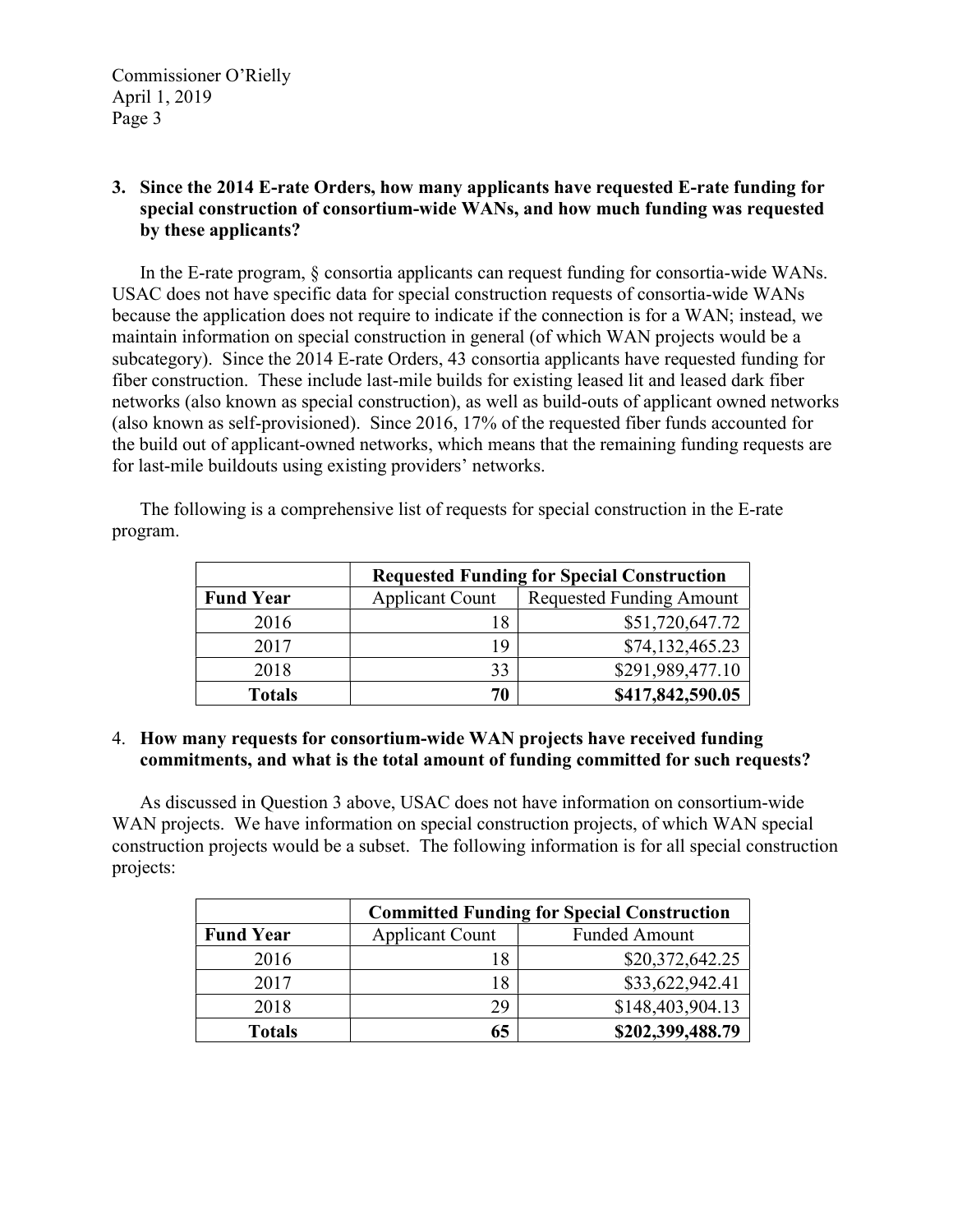Commissioner O'Rielly April 1, 2019 Page 4

# a. How many of those WAN projects would result in overbuilding another provider's network, in whole or in part?

We are unable to answer this question because we do not have data about WAN projects. In addition, we do not have sufficient data to determine whether E-rate funded projects duplicate other provider's networks. Carriers' deployment data for fiber networks are proprietary information and not publicly available and other publicly available sources, such as study areas codes (SACs) and the National Broadband Map, are not sufficiently detailed to make this determination. For example, SACs often cover very large areas - e.g. almost a third of the state of California is covered by a single SAC - and the National Broadband Map collects data at a census block level.

#### b. How many of those WAN projects would result in overbuilding, in whole or in part, providers that receive funds the High Cost or Rural Health Care programs?

As indicated in Question 4(a), USAC does not have sufficient data to determine whether Erate funded projects duplicate other provider's networks.

#### 5. How many consortium-wide WAN projects have been denied on cost-effective grounds?

As discussed in Question 3 above, USAC does not have information on consortium-wide WAN projects. We have information on special construction projects, of which WAN special construction projects would be a subset. To date, there are three consortium applicants that requested E-rate funding for special construction that were denied for not selecting a cost effective offering.

|                  | <b>Special Construction Funding Requests</b> |                        |
|------------------|----------------------------------------------|------------------------|
|                  | <b>Denied for Cost Effectiveness</b>         |                        |
|                  |                                              | <b>Funding Request</b> |
| <b>Fund Year</b> | <b>Applicant Count</b>                       | <b>Amount Denied</b>   |
| 2016             |                                              | \$33,116.81            |
| 2017             | 2                                            | \$2,073,275.54         |
| 2018             | 1                                            | \$0.00                 |
| <b>Totals</b>    | 3                                            | \$2,106,392.35         |

#### 6. How many consortium-wide WAN projects are currently awaiting a funding decision by USAC?

As discussed in Question 3 above, USAC does not have information on consortium-wide WAN projects. We have information on special construction projects, of which WAN special construction projects would be a subset. To date, there are nine consortium applicants with pending funding requests.